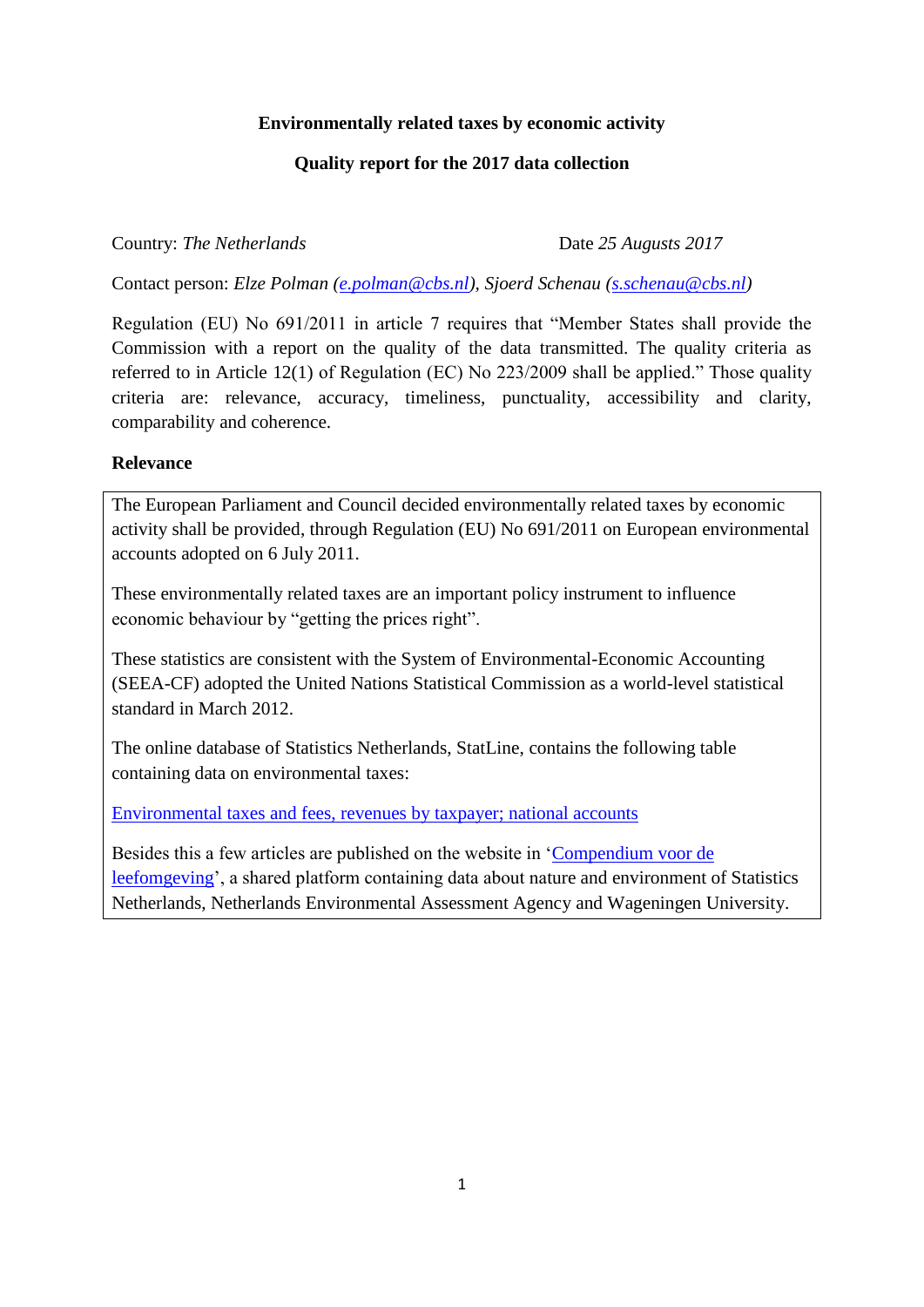### **Accuracy**

*Data for 1995-2015 are final. Data for 2016 are provisional. Time series 1995-2013: data have not been changed. 2014: Tax on packaging is adjusted from 0 to 1 million. The corresponding totals have also been adjusted. 2015 and 2016 data: added.*

### **Timeliness and punctuality**

The Regulation requires environmentally related taxes to be provided for the first time on 30 September 2013.

The Netherlands transmitted the data to Eurostat on *25-08-2017,* covering the years *1995- 2016.*

Statistics Netherlands has also published provisional data for 2016 (StatLine database).

### **Accessibility and clarity**

Data will be made available on Eurostat's web site as soon as possible after checking.

Data are published nationally on 14 August 2017. [http://statline.cbs.nl/Statweb/publication/?DM=SLEN&PA=82725ENG&D1=0-1,14&D2=0-](http://statline.cbs.nl/Statweb/publication/?DM=SLEN&PA=82725ENG&D1=0-1,14&D2=0-1,59-60&D3=19-21&LA=EN&HDR=T&STB=G2,G1&VW=T) [1,59-60&D3=19-21&LA=EN&HDR=T&STB=G2,G1&VW=T](http://statline.cbs.nl/Statweb/publication/?DM=SLEN&PA=82725ENG&D1=0-1,14&D2=0-1,59-60&D3=19-21&LA=EN&HDR=T&STB=G2,G1&VW=T)

# **Comparability and coherence**

*The starting point is the national accounts data on the taxes receivable by central, state and local governments. In which ways are source data used (presumably government cash receipts registered by the tax administration) adjusted to align with concepts of ESA?* To adjust for the moment transactions occurs the receipts of the last month of the year before

the accounting year are added to the accounting year, and the receipts of the last month of the accounting year are abstracted. In this way the source data of the tax office are adjusted to align with the accrual concept of ESA.

*- Detailed data on government tax revenue by type of tax is submitted to Eurostat under the ESA transmission programme table 9. This includes the "national tax list"('NTL') which identifies the taxes classified by the GFS data compilers as environmental. Did you review the list of environmental taxes for completeness?* We checked the NTL for completeness.